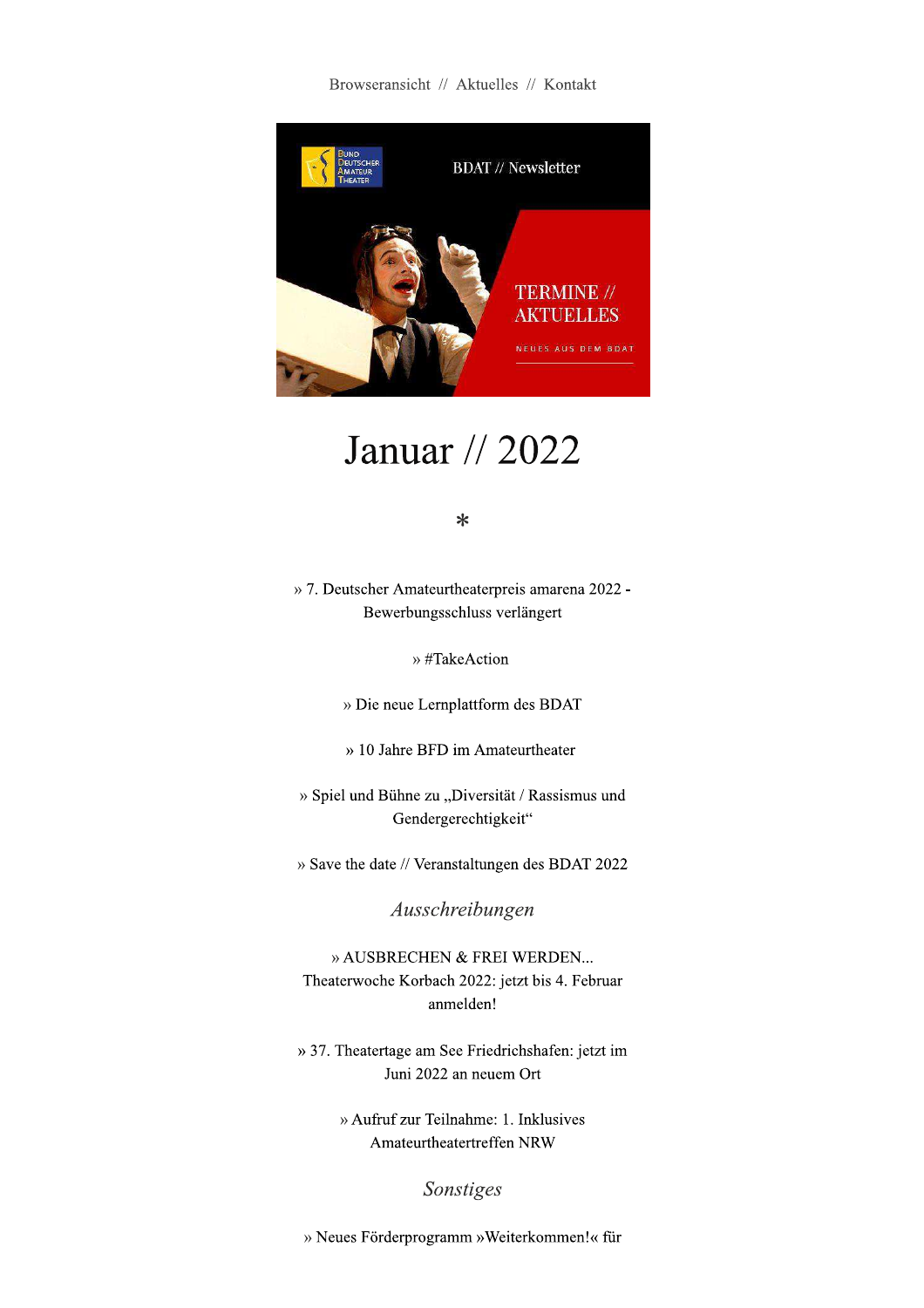Amateurtheater in Baden-Württemberg

» Aktionsprogramm "Aufholen nach Corona" Antragsrunde 2022 gestartet

», Das epische Theater von Brecht und sein Einfluss auf die moderne Inszenierung" // Regiereihe Teil 1 bis 3 mit Marcelo Díaz

» Wege ins Theater - nächste Antragsfrist 31. Januar 2022

**Tipps** 

» Neue Podcast-Folge von "spielBühne – Der Talk" erschienen: "Mobiles Theater aus Hannover"

» Studie: Diversität in bundesgeförderten Kultureinrichtungen - jetzt kostenfrei im Netz

 $\ast$ 



# 7. Deutscher Amateurtheaterpreis amarena 2022 - Bewerbungsschluss verlängert

Wettbewerb in fünf Kategorien und Sonderpreis // Insgesamt 12.000 Euro Preisgeld Schwierige Zeiten führen zu neuen Konzepten so auch beim Deutschen Amateurtheaterpreis amarena. Der Bund Deutscher Amateurtheater (BDAT) schreibt den Wettbewerb, der alle zwei Jahre stattfindet, zum siebten Mal aus. Erstmals richten sich die fünf Einzelkategorien an alle Formen der Darstellenden Künste. Bis zum 15. Januar 2022 können sich nicht professionelle Ensembles bewerben. Die Preise sind je Kategorie mit 2.000 Euro dotiert. Einen Sonderpreis unter dem Motto "#connect -Amateurtheater verbindet!", der ebenfalls mit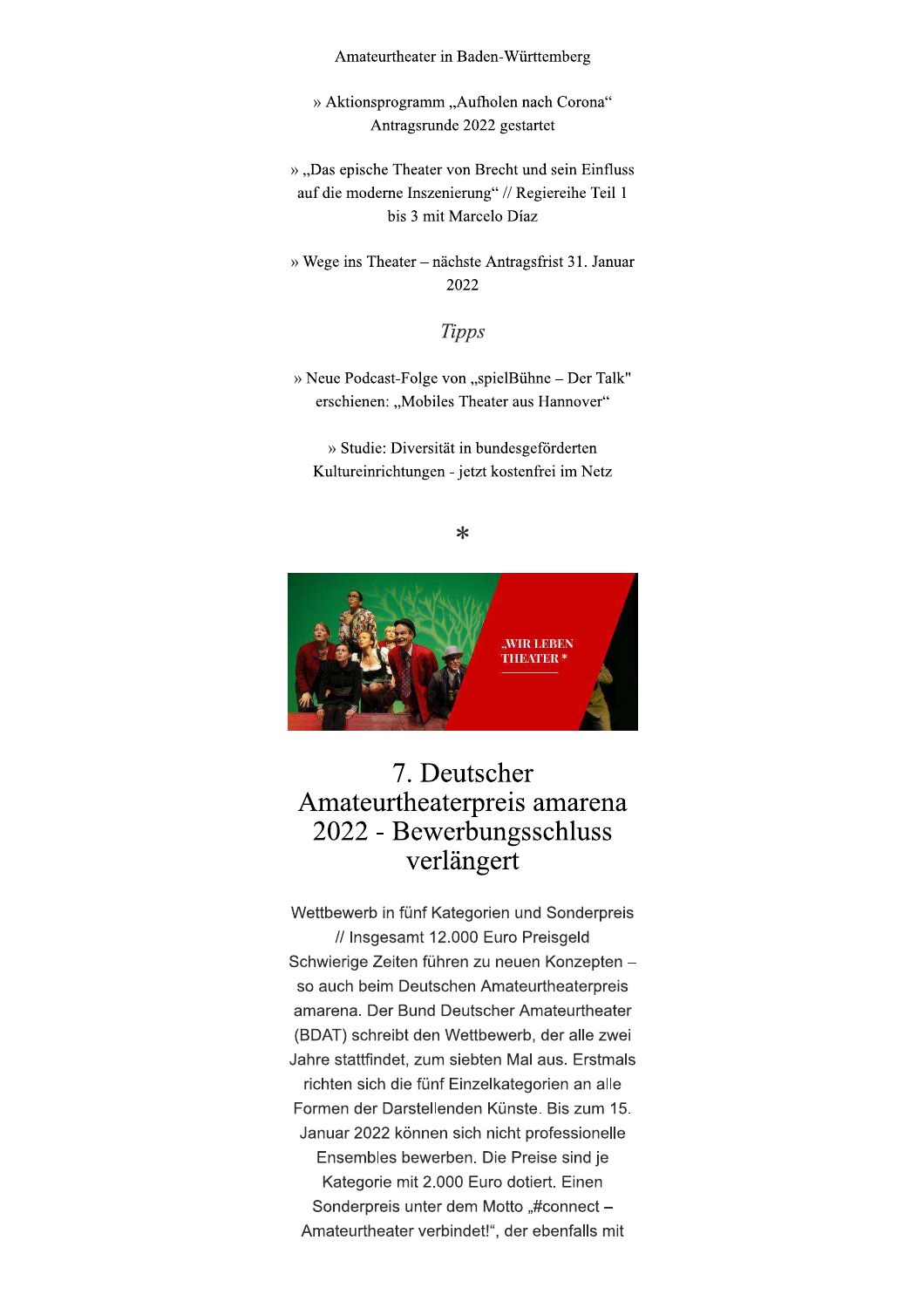2.000 Euro dotiert ist, vergibt der Theaterleben e.V » mehr erfahren « zurück

#### $\#TakeAction$

Bis zum 01.11.2021 konnten Anträge gestellt werden für die neue Förderrunde von #TakeAction // Semi-professionelle Ensembles und Freilichtbühnen 2022. 117 Anträge für Fördersummen zwischen 8.000 € und 25.000 € sind eingegangen. Antragsberechtigt waren sowohl Amateurtheaterbühnen und -vereine, bzw. Freilichtbühnen, die mit professionellen Künstler\*innen der freien darstellenden Künste zusammenarbeiten, als auch professionelle freie darstellende Künstler\*innen, die mehrjährige Erfahrung in der Schnittstelle zu Laien- Amateurtheaterproduktionen haben. Die Jurysitzung wird mit u.A. Simon Isser (Präsident des BDAT e. V.) als Jurymitglied am 27.01.2022 stattfinden und die Bescheide dementsprechend Anfang Februar versendet. Die #TakeAction Förderrunde wird vom Bund Deutscher Amateurtheater e. V. begleitet. » mehr erfahren « zurück

#### Die neue Lernplattform des **BDAT**

Der BDAT führt in seinem Fortbildungsprogramm "Spielleiter\*in im Amateurtheater" fortan digitale Lerneinheiten ein, die von Teilnehmenden der Fortbildung einzeln gebucht werden können. Die Lerneinheiten ersetzen die sog. "Studienbriefe" und aktualisieren und erweitern das Angebot. Für eine Pilotphase werden im Frühjahr 2022 die ersten zwei Themengebiete angeboten. Die digitalen Studieneinheiten bestehen aus 10 U.-Std. Selbststudium mit dem digital zur Verfügung gestellten Material und 6 U.-Std. digitalen Live-Einheiten, die von den Autor\*innen der Lerneinheiten moderiert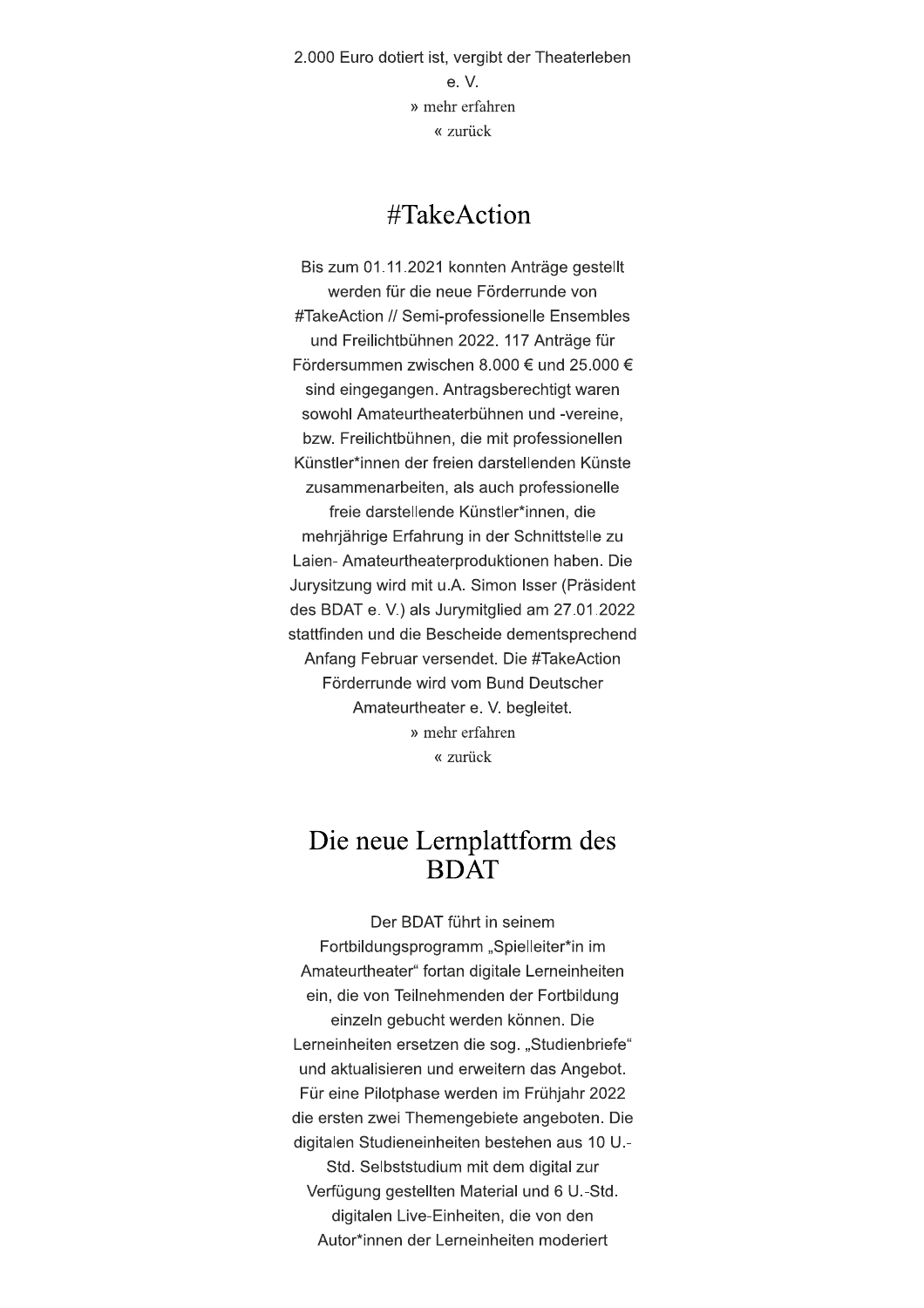werden. » mehr erfahren « zurück

#### 10 Jahre BFD im Amateurtheater

In diesem Jahr feiern wir 10 Jahre Bundesfreiwilligendienst (BFD) im Amateurtheater. Bei unseren Veranstaltungen möchten wir das große Engagement unserer Mitgliedsbühnen und Bundesfreiwilligen mit unterschiedlichen Aktivitäten sichtbar machen. Zu möglichen Präsenzveranstaltungen tauschen wir uns im Januar mit den Einsatzstellen des BDAT aus und informieren dazu über unsere Homepage und unseren Newsletter. Gerne können sich Interessierte mit Vorschlägen und Ideen zu Aktivitäten wenden an: BDAT, Sigrid Haase: »haase@bdat.info « zurück

### Spiel und Bühne zu "Diversität / Rassismus und Gendergerechtigkeit"

Die im Dezember publizierte Ausgabe "Spiel und Bühne - Magazin für Amateurtheater und Kulturpolitik" beschäftigt sich mit dem BDAT-Schwerpunktthema "Diversität, Rassismus und Geschlechtergerechtigkeit". Erstmals hat das Heft einen großen Empowerment Teil für BIPoC. Das Magazin erschien am 15. Dezember und ist auch online abrufbar. » mehr erfahren « zurück

Save the date // Veranstaltungen des BDAT 2022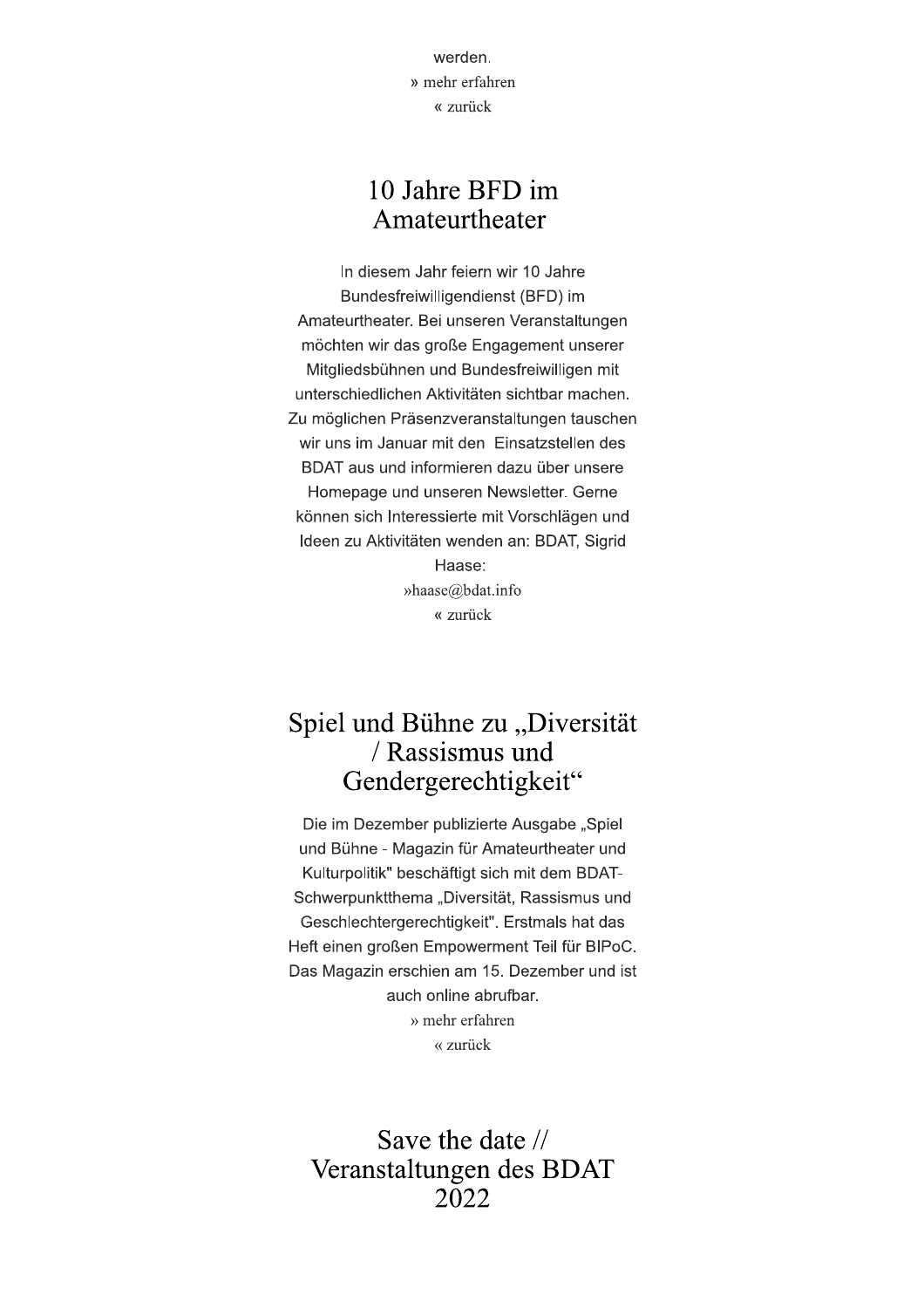- 46. Muplischu\*22, 26. 29. Mai, Theaterfortbildung in sechs Werkstätten in Wetzlar (Hessen)
- InterCultour, 23. 29. Juli in Villers-les Nancy (FR), 29. Juli - 4. August in Donauwörth(DE)
- Deutscher Amateurtheaterpreis amarena, 22. - 25. September, Preisträger\*innenfestival dezentral im **Bundesgebiet**
- 9. Deutsches Kinder-Theater-Fest, 6. 9. Oktober, Lübeck (Schleswig-Holstein) Festival (Veranstalter: BFTS und Theater Lübeck) und Fachtagung (Veranstalter: BDAT)
- Spielleiter\*innenseminar, 14. 16. Oktober, Wetzlar (Hessen); Thema "Pantomime"
- 33. Europäisches Senior\*innentheater-Forum, 23. - 27. Oktober, in Vierzehnheiligen (Bayern), Qualifizierungsprogramm für Senior\*innen und Fachkräfte der Spielleitung und Theaterpädagogik
- 10 Jahre BFD im Amateurtheater // 20 Jahre Freiwilligendienste Kultur und Bildung: mit vielen Aktivitäten im Jubiläumsjahr

Weitere Informationen zu allen Veranstaltungen: » mehr erfahren « zurück

# Ausschreibungen

## **AUSBRECHEN & FREI WERDEN...** Theaterwoche Korbach 2022: jetzt bis 4. Februar anmelden!

Die Theaterwoche Korbach ist das älteste noch bestehende Laienspiel-Festival Deutschlands. In 2022 findet sie vom 23. bis 28. Mai bereits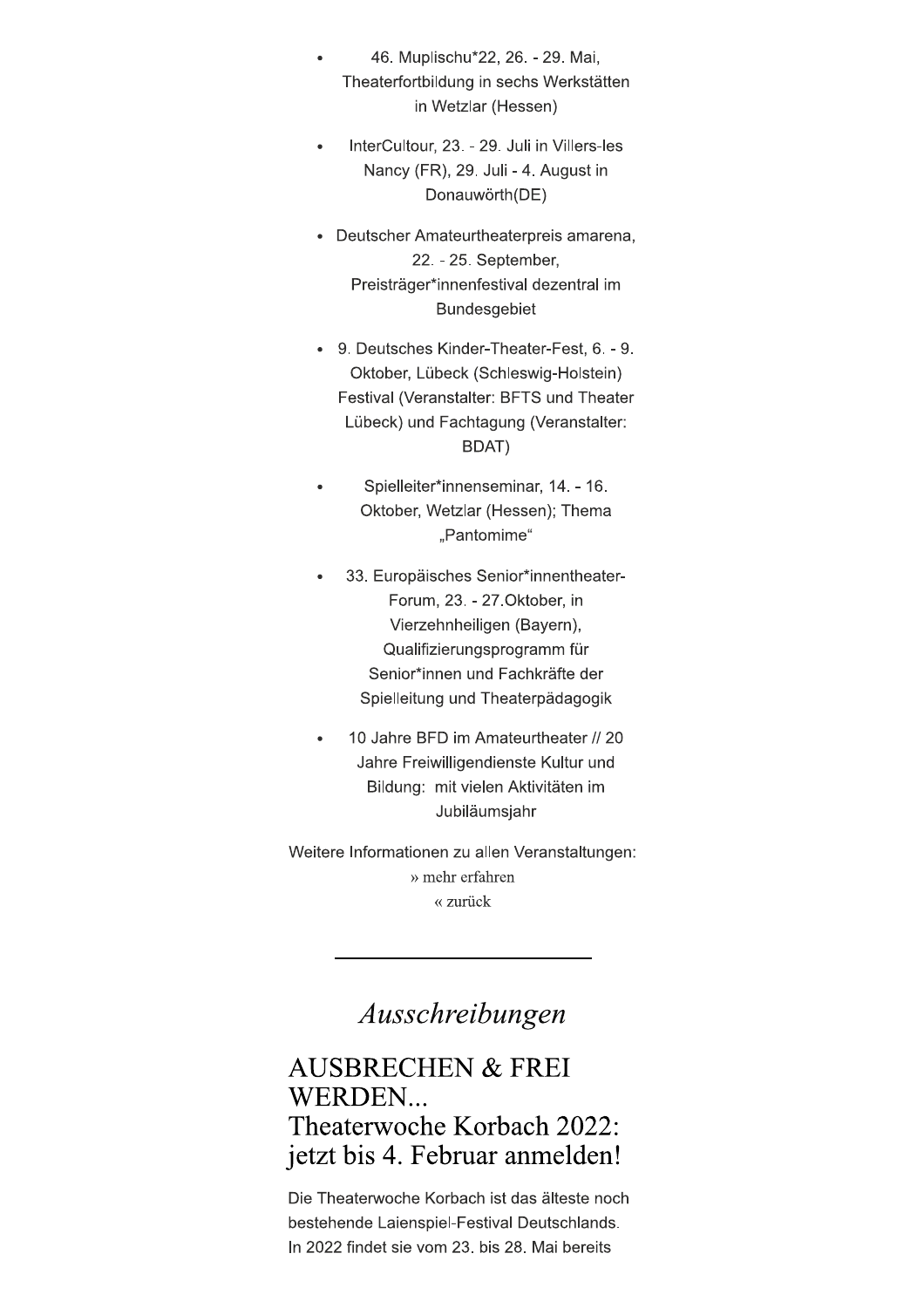zum 73. Mal statt. » mehr erfahren « zurück

## 37. Theatertage am See Friedrichshafen: jetzt im Juni 2022 an neuem Ort

Pandemiebedingt mussten die 36. Theatertage am See abgesagt werden, zum ersten Mal in der Geschichte des Festivals wurde für zwei Jahre pausiert. Um nicht ein drittes Mal das Risiko eines Scheiterns zu riskieren, werden Ort und Zeitpunkt des Festivals gewechselt.

Die 37. Theatertage am See finden vom 20. bis 26. Juni im Kulturhaus Caserne in Friedrichshafen statt. Es stehen uns dort mindestens vier Bühnen zur Verfügung, einschließlich einer Freilichtbühne. Das Motto bleibt das alte. Alle sind mehr denn je gefordert, Haltung zu zeigen.

Eingereicht werden können alle Sparten der darstellenden Künste. generationenübergreifend, transkulturell. inklusiv, international. Bewerbungsschluss ist der 15. März 2022 » mehr erfahren

« zurück

# Aufruf zur Teilnahme: 1. **Inklusives** Amateurtheatertreffen NRW

Vom 26, bis 28, Mai 2022 findet am Theater Oberhausen das 1.Inklusive Amateurtheatertreffen in NRW statt. Inklusive Theatergruppen, die in ihrer Freizeit Theater spielen, zeigen sich ihre Theaterstücke und tauschen sich darüber aus. Das Treffen ermöglicht Begegnungen und regionale Vernetzung von inklusiven Amateurtheatergruppen. Es gibt Impulse für die inklusive Kulturarbeit und für die Kulturpolitik. Es werden Fortbildungen für Menschen mit und ohne Behinderung und Multiplikator\*innen in der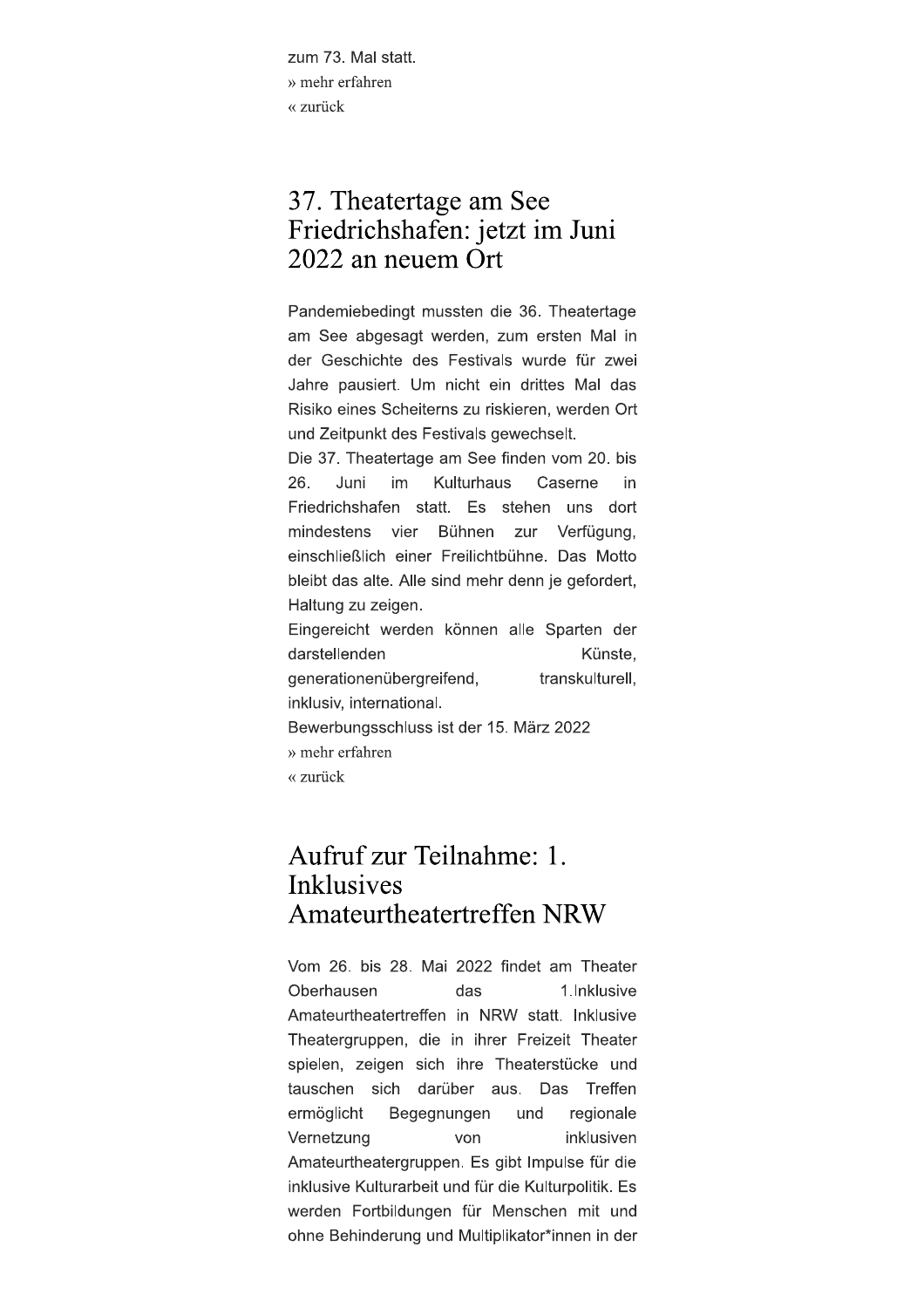inklusiven Theaterarbeit angeboten. Und eine große Party steigt natürlich auch.

Inklusive Amateurtheatergruppen, die an einer Teilnahme interessiert sind, sind aufgerufen, sich bei Romi Domkowsky mit einem Stück (max. 60 min) zu melden: domkowsky@theateroberhausen.de.

Träger des 1. Inklusiven Theatertreffens NRW ist die Lebenshilfe Oberhausen. Das Festival Aktion wird gefördert von der Mensch. Kooperationspartner sind  $das$ Theater Oberhausen und kubia.

» mehr erfahren

« zurück

#### Sonstiges

## Neues Förderprogramm »Weiterkommen!« für Amateurtheater in Baden-Württemberg

Mit Förderprogramm seinem ersten »Weiterkommen!« stellt sich das Kompetenzzentrum Kulturelle **Bildung** und Vermittlung in Baden-Württemberg als neuer Partner vor. der Kultureinrichtungen und Kulturschaffende berät, begleitet und fördert. »Weiterkommen!« gibt kein dezidiertes Thema vor, sondern richtet sich mit einer Frage an die Szene: »Mit welchem Vorhaben zur Kulturellen Bildung, Teilhabe und Vermittlung wollen Sie weiterkommen?« Ziel ist es. Kultureinrichtungen und Kulturschaffende in ihrer Arbeit zu stärken. sie miteinander zu vernetzen, dabei neue Prozesse für Vermittlung anzustoßen und Kulturelle Teilhabe zu fördern.

Weitere Informationen zum Förderprogramm finden Sie unter:

» mehr erfahren

« zurück

#### Aktionsprogramm, Aufholen nach Corona"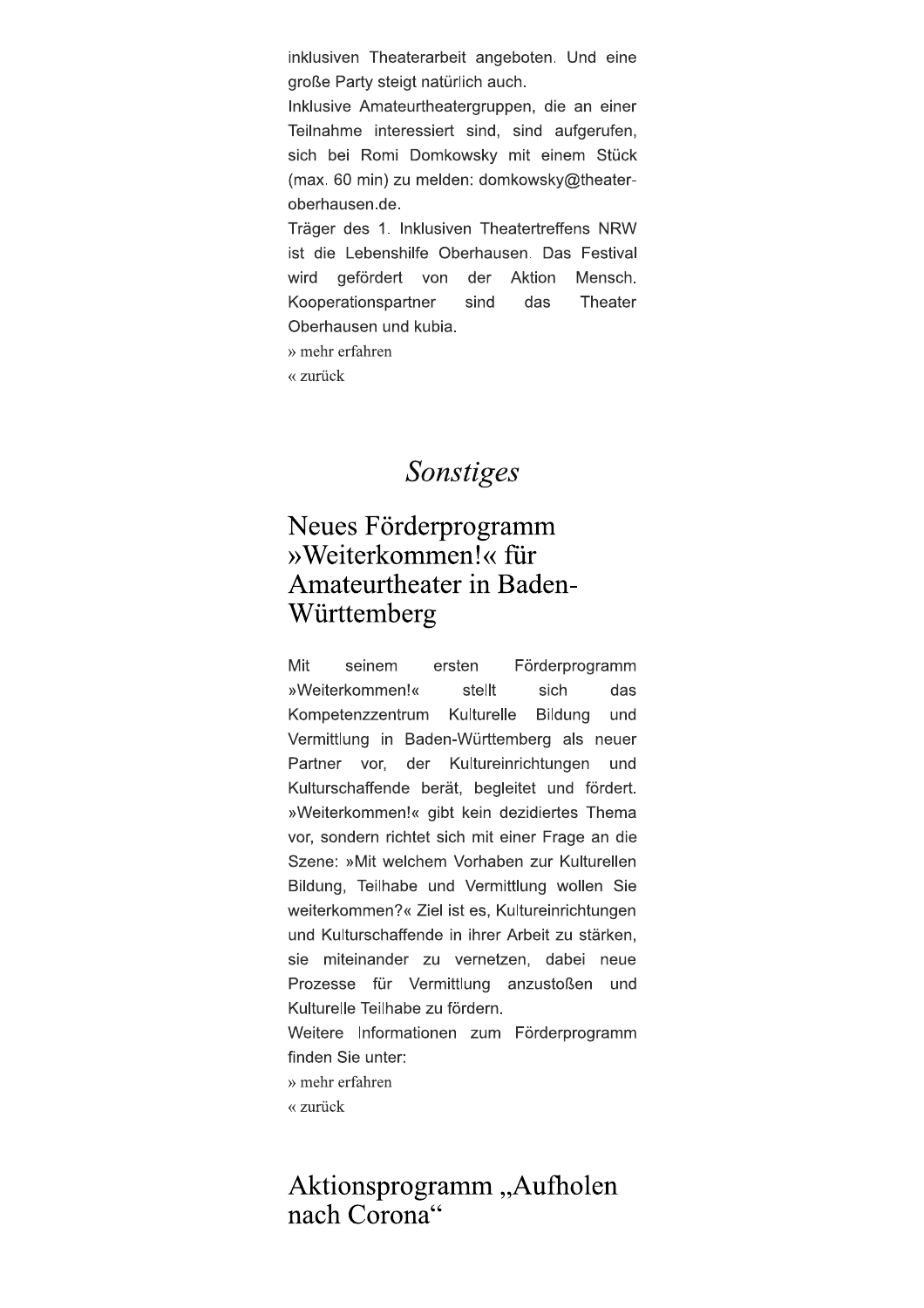#### Antragsrunde 2022 gestartet

Mit Theater, Tanz und Zirkus für Kinder und Jugendliche Freizeit und Ferien gestalten!

Das Aktionsprogramm "Aufholen nach Corona für Kinder und Jugendliche" wird 2022 fortgesetzt. Die Antragsstellung für Projekte, die im nächsten Jahr durchgeführt werden sollen, ist ab sofort möglich (Projektstart ab Januar  $2022$ ).

Gemeinsam mit Mitgliedsverbänden aus dem Bereich der Darstellenden Künste\* fördert die Bundesvereinigung Kulturelle Kinderund Jugendbildung  $(BKJ)$ Projekte, die Gemeinschaftserlebnisse ermöglichen, Freude machen und kulturelle Teilhabe und Engagement unterstützen.

Antragsfrist für Anträge 2022: Alle Anträge werden laufend bearbeitet.

- » mehr erfahren
- « zurück

### "Das epische Theater von Brecht und sein Einfluss auf die moderne Inszenierung" // Regiereihe Teil 1 bis 3 mit Marcelo Díaz

Verband Der Bayerischer Amateurtheater (VBAT) veranstaltet die Online-Regiereihe an den Samstagen 26.02. + 05.03. + 12.03.2022 von 14 bis 18:30 Uhr. Anmeldung verbindlich für alle drei Termine. Ermäßigte Kursgebühr für Mitglieder von BDAT-Landesverbänden! Anmeldung und weitere Informationen direkt: » mehr erfahren « zurück

#### Wege ins Theater  $-$  nächste Antragsfrist 31. Januar 2022

Für das ASSITEJ Förderprogramm "Wege ins Theater" ist bis Ende Januar wieder die Antragstellung zur Förderung lokaler Bündnisse möglich. Gerade jetzt kann die Zusammenarbeit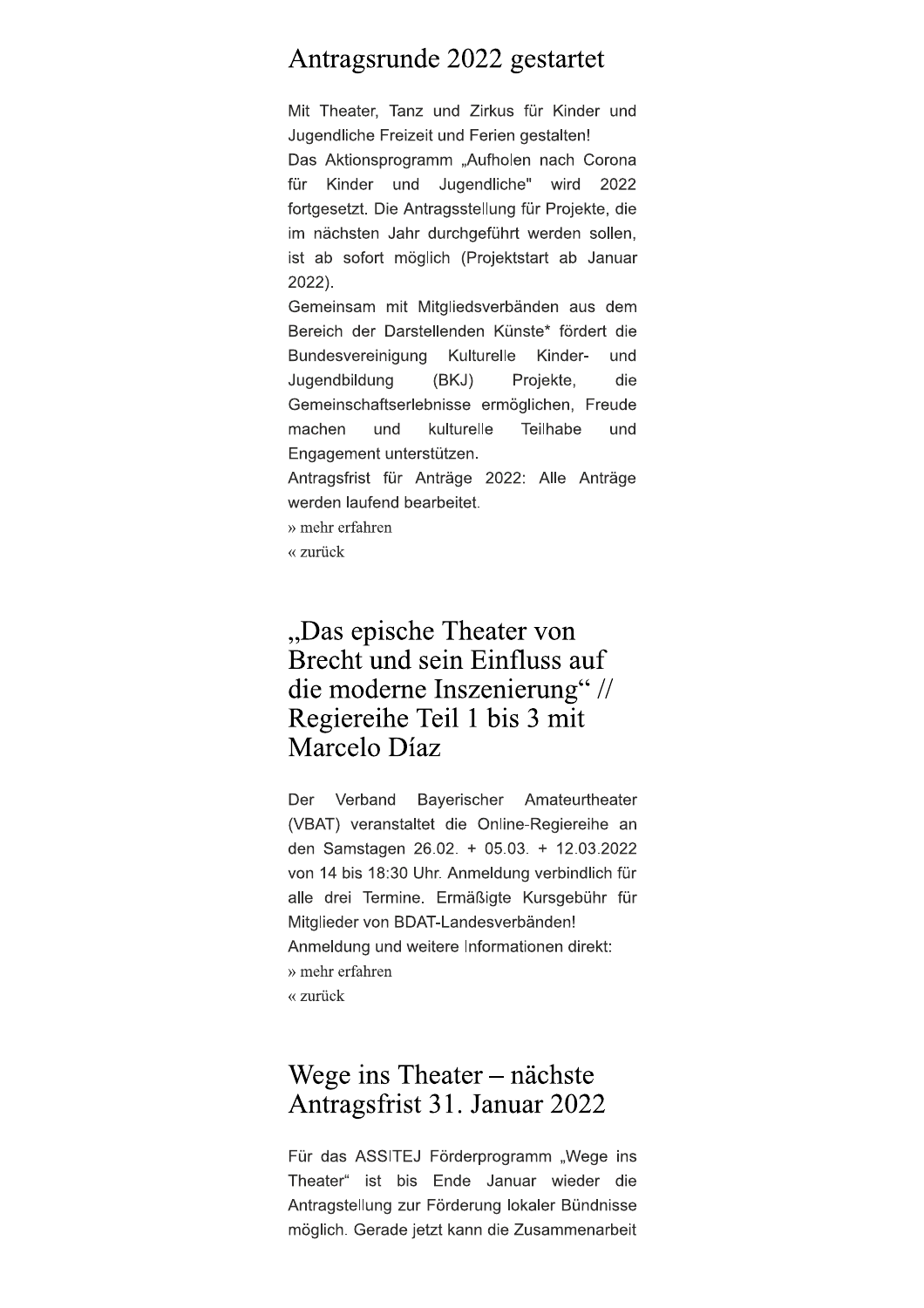vor Ort Kinder und Jugendliche erreichen. Das Team berät Sie gern, wenn Sie Ideen oder Fragen haben. » mehr erfahren « zurück

# **Tipps**

Neue Podcast-Folge von "spielBühne - Der Talk" erschienen: "Mobiles Theater aus Hannover"

» mehr erfahren « zurück

## Studie: Diversität in bundesgeförderten Kultureinrichtungen - jetzt kostenfrei im Netz

Diversitätsbericht der Initiative kulturelle Integration jetzt auch kostenfrei als Download » mehr erfahren « zurück

> Hinweis Der nächste Newsletter erscheint am 04.02.2022. Redaktionsschluss ist der 31.01.2022. Bitte schicken Sie Ihre Informationen an presse@bdat.info

Der Bund Deutscher Amateurtheater e.V. wird gefördert von



Die Beauftragte der Bundesregierung für Kultur und Medien

#### Verantwortlich:

Katrin Kellermann